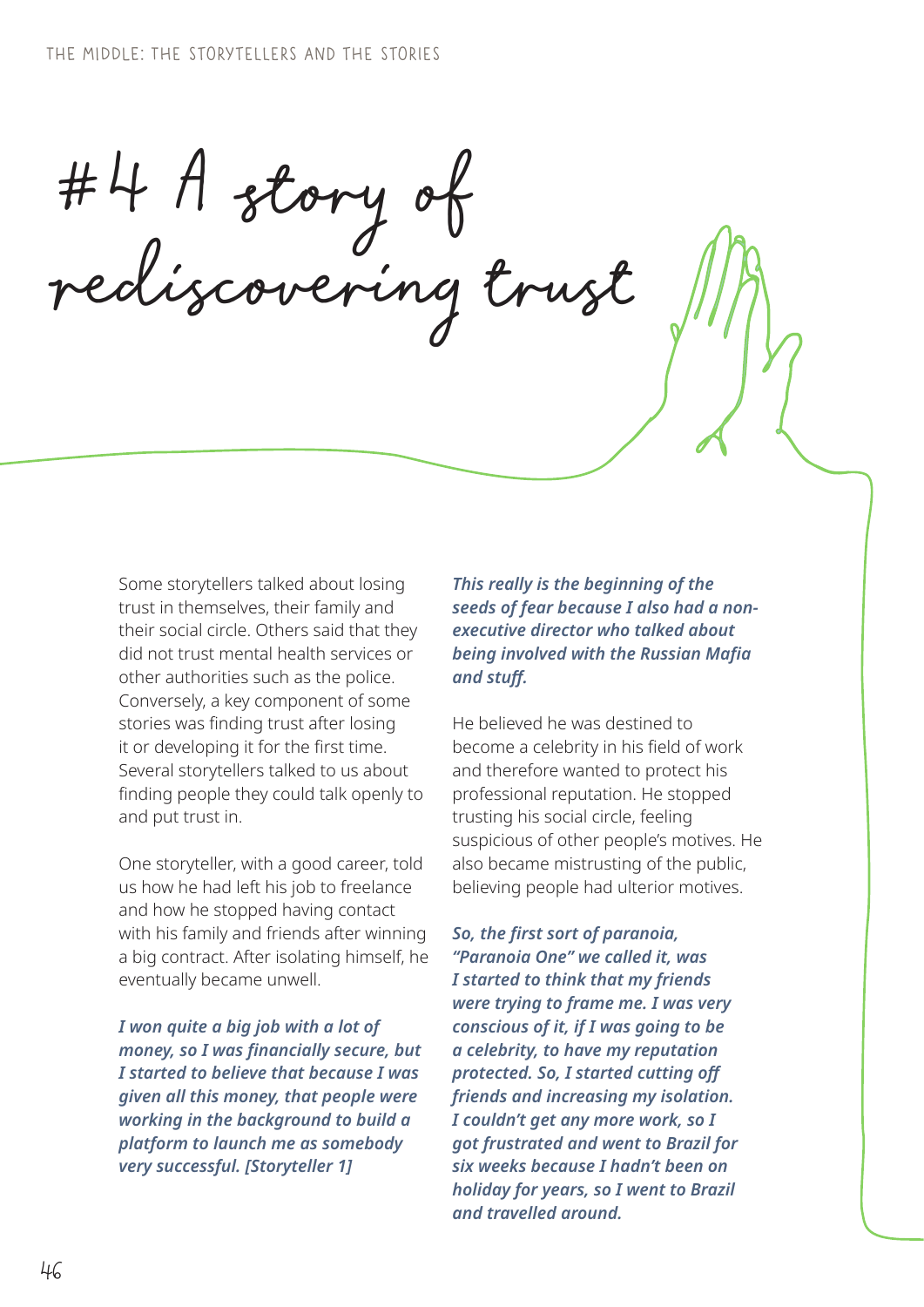## *But wherever I went, I felt that there were people following me and I even said to a girl I was with that I felt people wanted my blood, as it were.*

On reflection, the storyteller could understand that his fears were a part of being unwell, but differentiating between reality and paranoia was difficult when he first became ill. He spent a lot of time alone at home writing screenplays. The work of creating screenplays took over his life.

*So, I wrote my first screenplay and since then I wrote 34 screenplays. That gave me the relationships I was missing with people, with humans, that I was having with my screenplay characters. So, it filled a hole in my life.* 

During his illness he lost contact with his family, which was uncharacteristic as he was close to them, and lost trust in all relationships. He spent more time alone and as his fears progressed, he began to think there were hidden messages that only he was able to recognise. He refused to see family and believed his behaviour at home was being filmed. His family became concerned when he refused to see them.

*When I left the house, I recorded my flat because I thought it had cameras installed in the lights. I thought I was being constantly recorded all the time in my flat. So it was amazingly intense really. So, what have we got here? So, then what happened was I turned my parents away and by the time I turned my parents away at Christmas, they came to take me home, because they go home at Christmas and I just slammed the door in their face.*

The storyteller's family managed to get him sectioned. While in hospital, he refused to talk to the other patients and doctors, not trusting anybody and keeping himself to himself. He had previously been very close to his parents, so this period was difficult for all of them. After getting over the shock of being sectioned and an incident where he describes being forced to take medication that had frightening side effects, the storyteller began to re-engage with his family. This appeared to be a turning point for him to start rebuilding relationships of trust.

*So, I've always been very close to my parents and I pretty much ring them every weekend. I did when I was ill, ring them. It was only at the end that I then stopped ringing them and so they realised something was a bit odd. So now I'm healthy again I ring them every weekend again, and so does my sister. So, we usually speak for a couple of hours. Yes we've always been very close and [they've been] very supportive of me and everything. So I think they were very scared. My dad cried because he was scared that I disowned them. I did say that I'd disowned them when I was in hospital and they were upset because they thought that by putting me in hospital that I'd never speak to them again, which fortunately hasn't happened. But yes, I've never seen my dad cry really so it was obviously very traumatic for them, very stressful for them to go through.*

Having rebuilt his relationship with his parents, he went back to work. He was uncertain whether he'd be able to manage but he slowly began to build up trust in himself again.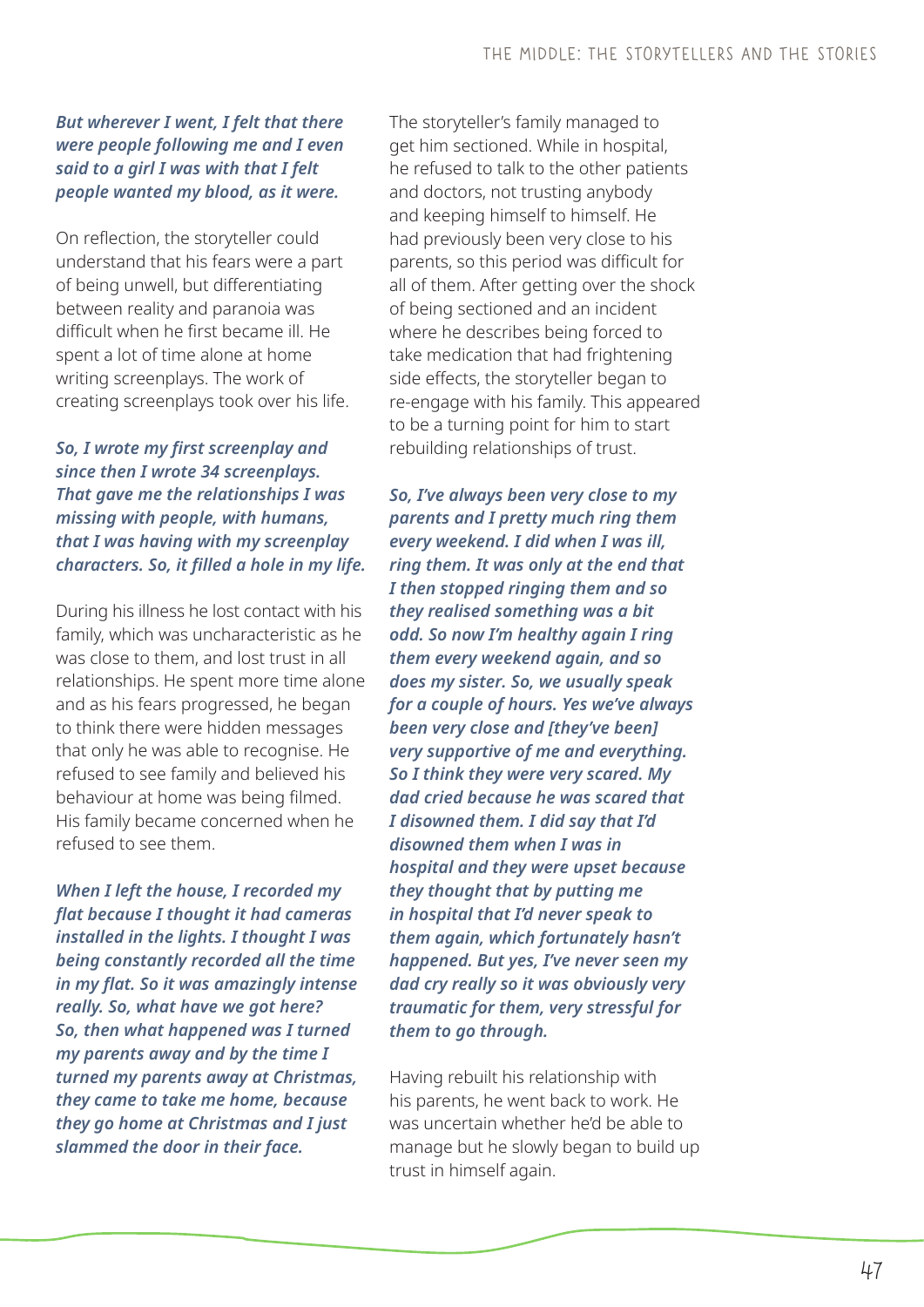## Reflections on suspicion

## **Gary**

An early sign of my own mental ill health was when I began to believe everyone who tried to contact me, family or friends, had motivations for their own benefit. I wanted to be alone. I was feeling very inspired with my creative writing and just wanted to write.

Every knock at the door was intrusive. Doctors and the police came and put me in the hospital. I felt a grudge towards everyone.

Having been through psychosis, our storyteller was aware of the events and actions that had caused him to become unwell.

*So, it's just being more aware of the triggers, being aware of my vulnerabilities and the triggers that cause my paranoia. So, the fact that I cut myself down, isolating myself. Now I'm much more… like making the film, going to meet-up groups to go and see movies and stuff like that to keep myself socially active.* 

Having no previous knowledge of psychosis and being unaware of the Mental Health Act and the laws around sectioning, it had been a shock for him to find his civil liberties taken away. It was difficult for him to trust the hospital system.

*I'd never heard of sectioning. I couldn't believe they could take my freedom away. I was shocked. I was horrified. I had no awareness that they were able to do that to people, so it was all new to me, so whenever you've been through it, you're like, "Well I bloody well don't want that to happen again".*

Looking back, he says that things may have been easier if he had shared with others what he was going through, rather than hiding his psychosis and making out everything was alright.

*I just wonder if the more people I had around me, whether I'd have ever admitted these strange things that were going on. I'm not sure I would but I'm just saying that the more opportunities you have to open up and be honest about your situation, the better. I'd reduced it down to such a narrow point of contact that I was able to keep up this front that everything was okay when it wasn't.*